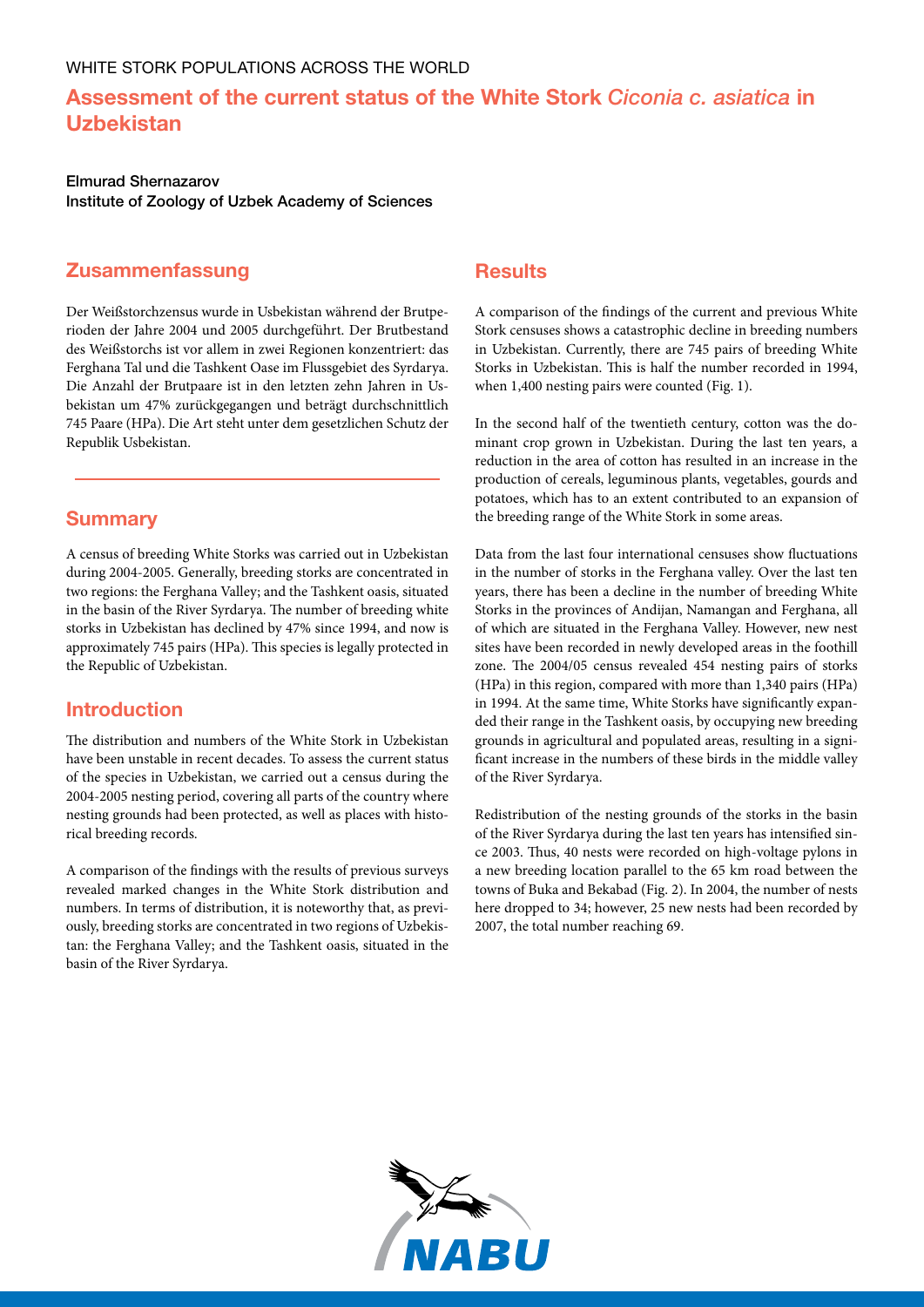In 2001, we recorded a new nesting ground of the White Stork in the vicinity of the Tuyabuguz reservoir on the River Akhangaran, where 34 pairs of storks had settled. The nests had been made 3 to 4 years before our visit. About the same period, dozens of new nests emerged close to the settlement Zangiota, not far from Tashkent. Two new nests were discovered near the town of Gulistan, situated in the middle Syrdarya valley.

White Storks built two new nests in each of two localities in the Sanzar valley (in districts Pakhtakor and Gallaaral). However, the nests are not used consistently by these birds. At the same time, new nesting grounds have been recorded together with old nests along the right-hand bank of the River Syrdarya, close to the town of Chinaz. Taking all this into account, over the last 5 to 6 years, White Stork numbers have increased in the Tashkent oasis by a factor of eight compared with 1994, when only 35 pairs were recorded. Currently, there are 278 nests, of which 270 are occupied and 8 are abandoned.

In our opinion, an interesting factor is the recovery of White Stork breeding grounds in the Zarafshan valley, which was believed to have been one of the strongholds of this species in Uzbekistan. However, numbers of breeding White Storks here are still very low: they are noted in the middle section of the Zarafshan valley, close to Hatyrchi, district capital of the Navoi province, where three pairs have bred successfully since 1998. In southern Uzbekistan, White Stork numbers remain insignificant, as previously. The valley of the River Sherabad supports four pairs and the valley of the River Kashkadarya fewer than 10 pairs.

In the conditions of Uzbekistan, most White Storks use human artifacts for nesting. In the Tashkent oasis, almost all stork nests are supported by human structures, mainly iron or concrete high-voltage electricity pylons (98.8%). These birds will also build nests on the electricity lines powering railways. In 2003, two occupied nests were recorded for the first time on roofs of one- or two-storey rural houses (0.8%). Only one pair was recorded nesting on a water-tower.

In the Ferghana valley, most White Storks also nest on iron and concrete electricity pylons and telegraph posts (85.2%); fewer nest on water-towers (1.1%). The number of nests in trees is on the decrease, but old colonies of these birds can still be found in Euphrates poplars *Populus diversifolia* (13.7%).

#### **Discussion**

In general, over the last 10 years there has been a decrease in White Stork numbers in Uzbekistan of 47%, due to a decline in the Ferghana valley (SHERNAZAROV 1999). The main factor behind this decline in one of the key parts of the species' range in Uzbekistan is excessive disturbance and loss of nests on pylons as a result of frequent emergency situations on power lines.

Taking into consideration the effect of various negative factors on the range of the White Stork and its unstable numbers, this species remains listed in the latest edition of the Red Data Book of the Republic of Uzbekistan (2006).

SHERNAZAROV, E. (1999). Distribution and numbers of *Ciconia c. asiatica* in Central Asia. In: H. Schulz (Ed.). Weißstorch im Aufwind? - White Storks on the up? - Proceedings, Internat. Symp. on the White Stork, Hamburg 1996: 331. NABU, Bonn.

#### **Author's address:**

Elmurad Shernazarov, Institute of Zoology of Uzbek Academy of Sciences, A. Niyazova str. 1, Tashkent 700095, Uzbekistan E-Mail: shernazarov\_e@mail.ru



**Fig. 1. Development of the breeding population of** *Ciconia c. asiatica* **in Uzbekistan and the Ferghana Valley 1958 – 2004/05. Entwicklung der Brutpopulation von** *Ciconia c. asiatica* **in Usbekistan und im Ferghana Tal 1958 – 2004/05.**